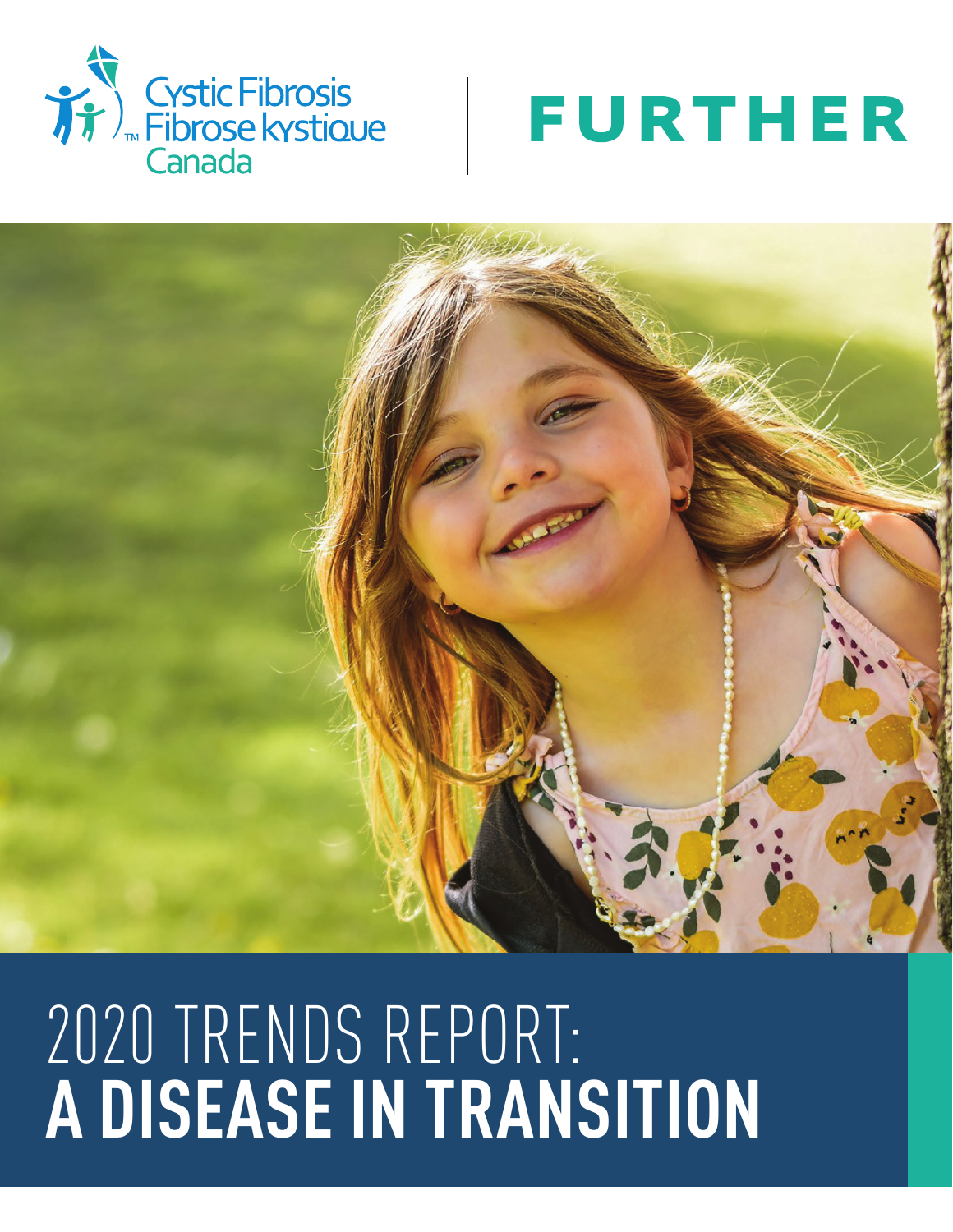#### **2020 TRENDS REPORT: A DISEASE IN TRANSITION**

**The year 2020 was one for the history books in so many ways. For those who monitor the state of cystic fibrosis (CF) in Canada, it will be remembered as a year filled with uncertainty, optimism, and change.** 

Cystic Fibrosis Canada's **Canadian Cystic Fibrosis Registry 2020 Annual Data Report** sheds light on how the events of this unusual year as well as advancements in treatments and access to new drugs over the last decade have impacted people who live with cystic fibrosis.

Here, we explore three trends that emerge from the data in 2020 and ask what they might mean for the Canadian CF community. While we didn't conduct scientific studies and aren't able to draw any specific conclusions, we can ask some intriguing questions given the observed data.

For context, the impact of COVID-19 on the CF community in 2020 was significant - fear of contracting the virus kept many people at home and we saw a shift from inpatient care to outpatient. At the same time, some people began Trikafta, a life-changing CF drug, either through compassionate use or via clinical trials. The 2020 data shows a decrease in hospitalizations for Canadians with cystic fibrosis, which, no doubt, the pandemic played a role in, but also could be an indication of what is to come as more individuals access modulator therapies. Those with severe lung disease may not have needed IV antibiotics and therefore, were able to avoid hospital stays. As such, the data in this year's annual report paints a picture of both a community and a disease in transition.

#### **BODY WEIGHT IS CHANGING. IS THIS THE FIRST OF MANY NEW REALITIES FOR AN AGING CF POPULATION?**

Historically, children with cystic fibrosis suffered from malnutrition. Despite the identification of the disease in 1938, increasing research and improved treatments, the struggle to keep weight on remained a familiar part of the disease for many people living with cystic fibrosis. However, recent data from the Canadian Cystic Fibrosis Registry demonstrates this trend is changing.

Over the past 25 years, the proportion of adults with cystic fibrosis who are underweight, as determined by their body mass index (BMI), has decreased (Figure 1 and Figure 2). Over the same period, a growing proportion of the Canadian CF population has become overweight or obese. The trend is more pronounced in men, who are more likely to be overweight or obese than women regardless of whether or not they require enzymes to digest and absorb their food, CF mutations or whether or not they are taking a modulator medication.

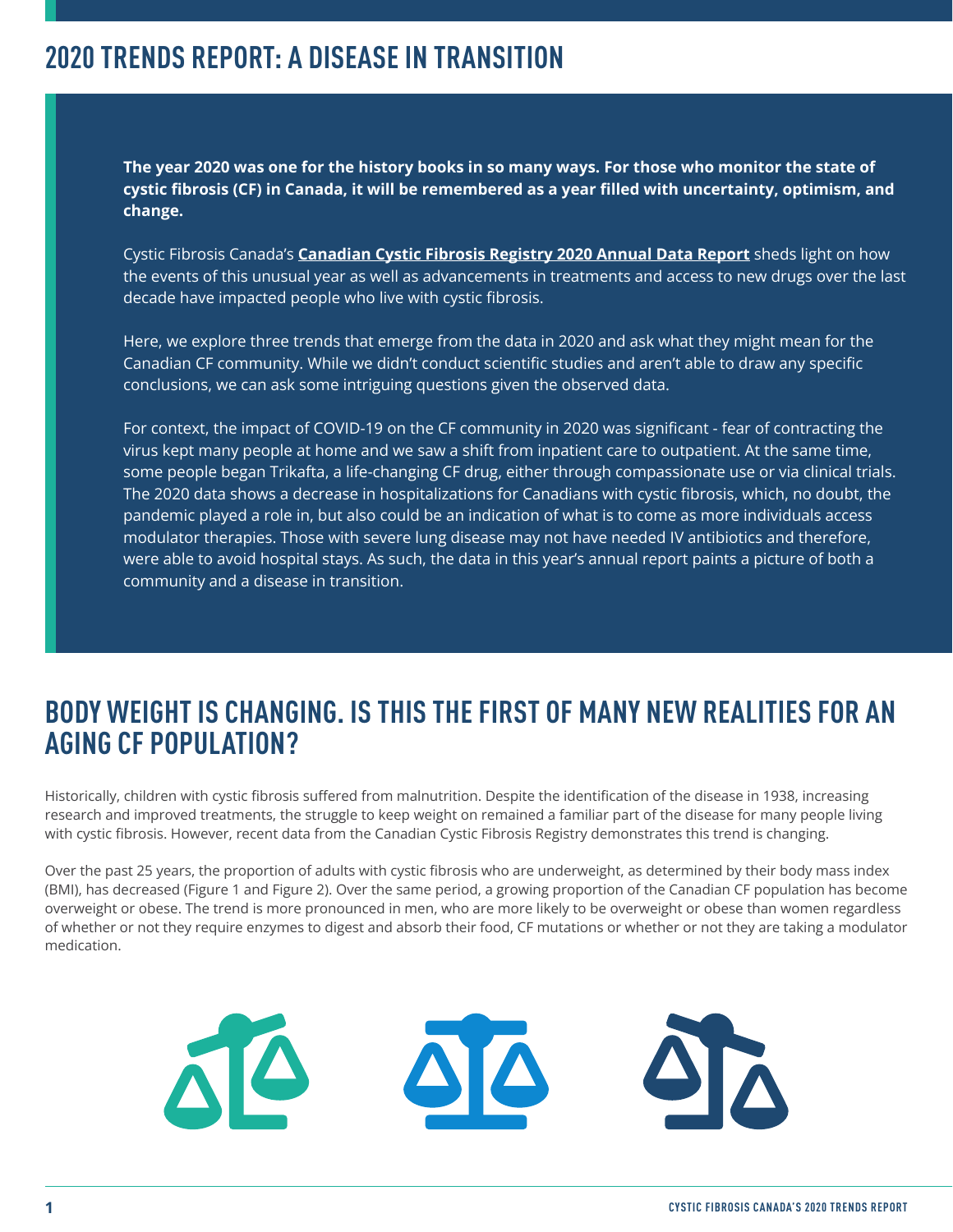

*Figure 1. The percentage of Canadian males with cystic fibrosis with a body mass index (BMI) status of Underweight, Adequate weight or Overweight/Obese over the past 25 years.*



*Figure 2. The percentage of Canadian females with cystic fibrosis with a body mass index (BMI) status of Underweight, Adequate weight or Overweight/Obese over the past 25 years.*

As people with cystic fibrosis live longer, healthier lives thanks to advances in treatment and improved standards of care, we will be watching the trends in nutrition closely. Increases in weight is a known side effect of some of the new modulator therapies therefore, as more Canadians with CF gain access to these therapies, we anticipate the trends in weight that we have seen will be accentuated. We will also monitor what impact, if any, this trend might have on the mental and physical health of Canadians with cystic fibrosis. For some, weight gain will feel like positive progress, for others, a challenging change to what they are used to. We also need to be aware of the fact that weight gain in combination with prolonged survival may bring about new complications that have previously been rare in individuals with CF such as vascular or heart disease. We will work with experts in the field to ensure that treatment plans and nutritional recommendations reflect the current needs of Canadians with cystic fibrosis.

> **As adults with cystic fibrosis live longer than ever before, the face of the disease is changing. We are starting to see new realities, like a different weight trajectory for some patients. It makes us wonder what other affects will emerge with an aging population. We will watch this trend and if needed, modify treatment plans accordingly.**



**Dr. Anne Stephenson** Medical Director, Registry, Cystic Fibrosis Canada CF Physician, Unity Health Toronto, St. Michael's site, Toronto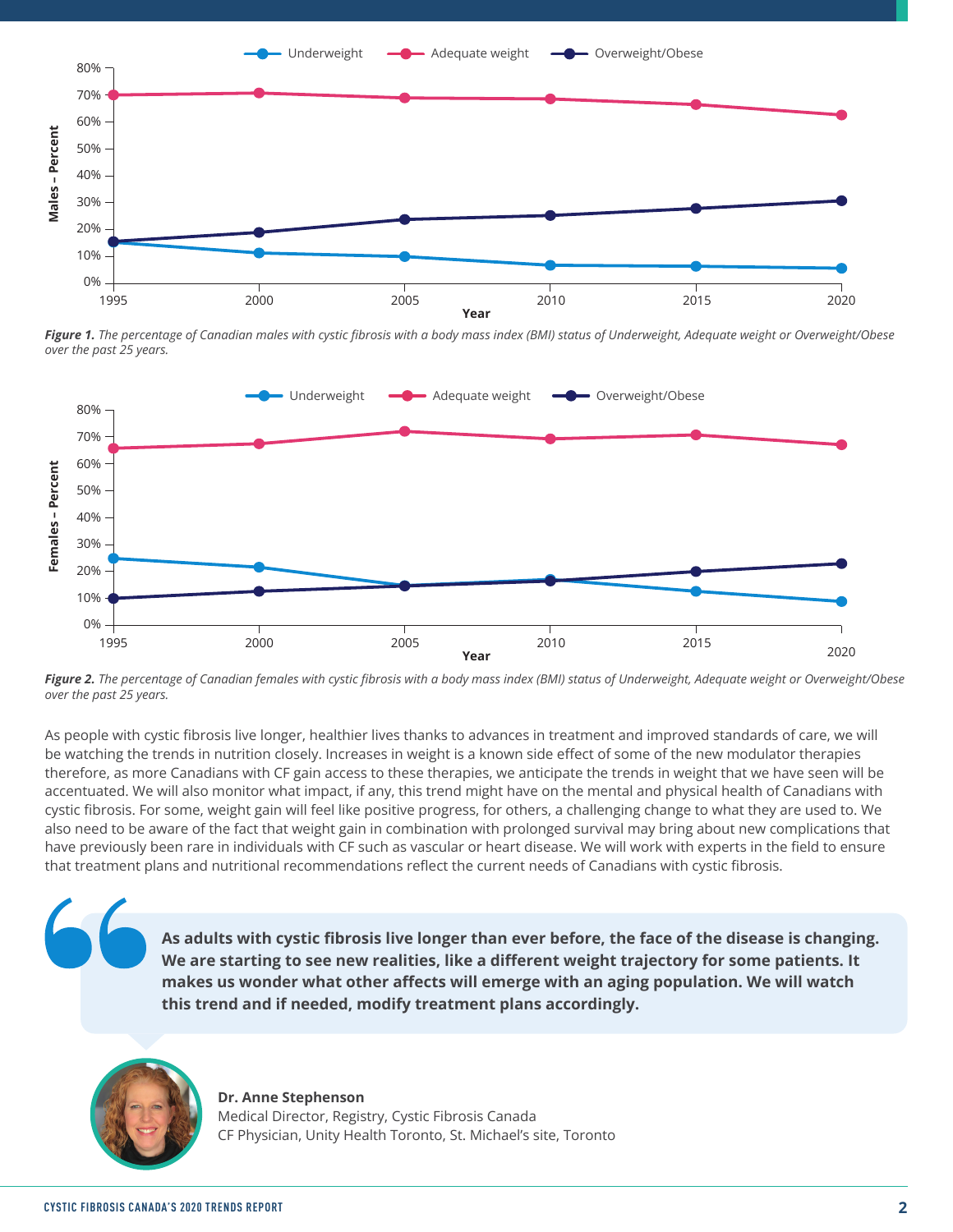# **WHAT CHANGES WILL TRIKAFTA HAVE ON THE FUTURE OF THE DISEASE?**

While Trikafta was not approved for use in Canada in 2020, some Canadians gained access through clinical trials or Special Access Programs, which provide compassionate access to those who meet eligibility criteria. In total, 28 children and 169 adults were recorded to be on the medication in 2020. As many of these people started the drug part-way through the year, it is too soon to see any real trends in the data. However, an early look at lung function reinforces that cystic fibrosis is a heterogenous disease and individual responses to Trikafta will vary. Many of those who began Trikafta saw a dramatic increase in lung function and others showed a more moderate increase or no significant change in lung function. We know that as a heterogenous disease, the response to Trikafta will be individual and as such, those who demonstrated a more muted improvement in lung function may have seen improvements in other areas that are equally as important to consider, such as in BMI or overall quality of life.

# **HILDREN-28 CHILDREN - 28 ADULTS - 169**

Given the varied and individualized responses, it would be incorrect to rely on any single parameter to evaluate an individual's response to the drug. It is our CF physicians and care teams, familiar with the clinical history of their patients, who are best positioned to determine if a patient is showing improvement. Furthermore, CF care teams and patients recognize that symptoms beyond lung function must be considered when evaluating benefit while also weighing any potential risks of new therapies. The potential benefit from Trikafta is so significant<sup>12</sup> that everyone who has the potential to benefit from Trikafta should be able to access the drug, and their physicians should be provided with the tools to track their responses and report on the impact, both medically and psychosocially. This is in part why some Canadian CF clinics are participating in a study to do just that. The Can-Impact-CF study is a Canadian observational study being led by Dr. Bilodeau, Dr. Quon, Dr. Ratjen and Dr. Rayment that will evaluate the long-term impact of CFTR modulators on people with cystic fibrosis. We can begin to pose some questions on how these different experiences will affect those with cystic fibrosis.

- Will there be changes in the mental health of individuals with cystic fibrosis?
- How will quality of life, number of transplants, clinic visits and hospital admissions change as more people begin to access Trikafta?
- Will our community become even more heterogenous, as some people gain access to Trikafta and have changing realities and needs? While others don't and continue to suffer with a heavy burden?

It could mean more diversity of experiences across the community, and therefore new approaches to treatment and care will be needed so no one is left behind. What is certain, is that as Trikafta becomes available for more people in Canada, cystic fibrosis will continue to be a disease in transition.





**Dr. John Wallenburg** Chief Scientific Officer, Cystic Fibrosis Canada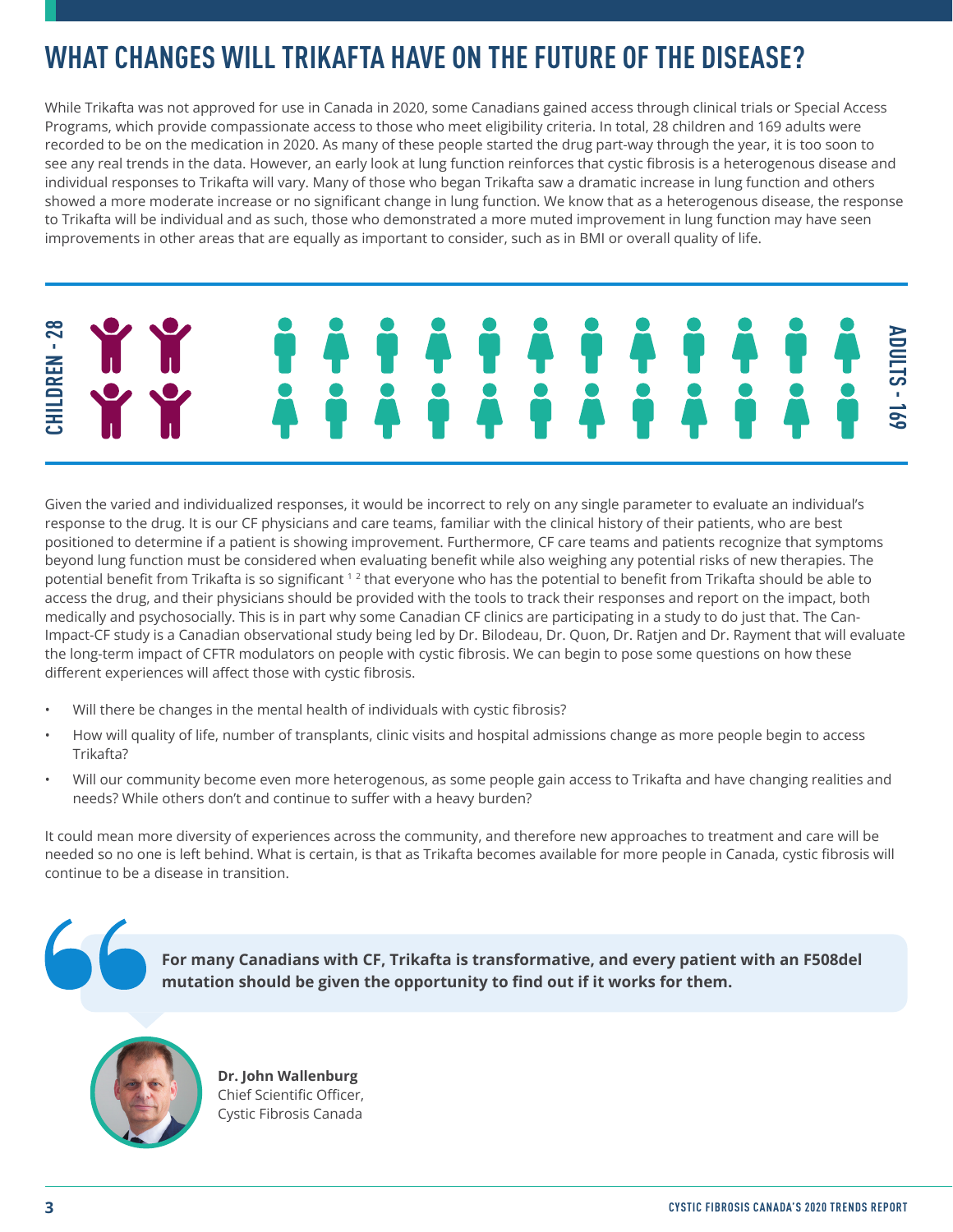# **DO FEWER LUNG TRANSPLANTS IN 2020 SIGNAL EARLY PROMISE FOR THE FUTURE?**

In 2020, only 21 people with cystic fibrosis received a lung transplant, compared to 59 and 53 in 2018 and 2019, respectively.

|      | # OF LUNG TRANSPLANTS | AT LEAST ONE COPY OF F508del |
|------|-----------------------|------------------------------|
| 2018 | 59                    | 57 (96.0%)                   |
| 2019 | 53                    | 46 (86.8%)                   |
| 2020 | 21                    | 17 (85.0%)                   |

The dramatic drop might partly be explained by the COVID-19 pandemic, during which organ donations decreased and some transplant programs were temporarily suspended.

However, another factor was access to Trikafta. The Canadian CF Registry data shows that many individuals who were on the transplant list were removed from the list after starting this medication. We are starting to see the changes that Trikafta will have on the CF community in Canada. Though the medication remained out of reach for most of the community in 2020, anecdotally it 'rescued' people from needing lung transplants, and the majority of people whose names were removed from the transplant waitlist in 2020 were on CFTR modulators.

The mutation profile of people who received lung transplants in 2020 remained about the same as in previous years – about 85% of these individuals have at least one copy of F508del. As the community gains access to Trikafta, we expect to see a shift in this distribution in the coming years.

This is a hopeful signal about the impact of CFTR modulator treatments. We'll be watching eagerly with the expectation that more people will be removed from the transplant list in 2021 as they gain access to Trikafta and other modulators.

> **The decrease in lung transplants for people who were on modulator therapies is an early sign of hope for our community. For many, a diagnosis of cystic fibrosis would almost certainly mean a lung transplant in the future, but this is changing. We will continue to watch this trend as more of our community receives access to Trikafta and other modulators, and we will continue to invest in research and clinical care to ensure that those who are not eligible to access Trikafta, will have more treatment options in the future.**



 $\overline{\phantom{a}}$ 

**Kelly Grover** President and CEO, Cystic Fibrosis Canada

# **LIVES ARE CHANGING, LEADING TO NEW QUESTIONS**

Cystic fibrosis is a disease in transition. We are seeing people living longer, healthier lives. These changes raise many questions. In the years to come, will we stray from the high-fat diet? Will lung transplants continue to decrease as predicted <sup>3</sup> as more people receive access to modulators? What will the long-term effects of the COVID-19 pandemic be on individuals with cystic fibrosis? These are questions and themes that we will continue to ask, and monitor.

We sincerely thank the individuals who consent to participate in the CF Registry and share their information, the CF clinic team members who collect and enter the data, the researchers who interpret and leverage the data, and the donors whose generosity has supported this invaluable resource source since 1970s.